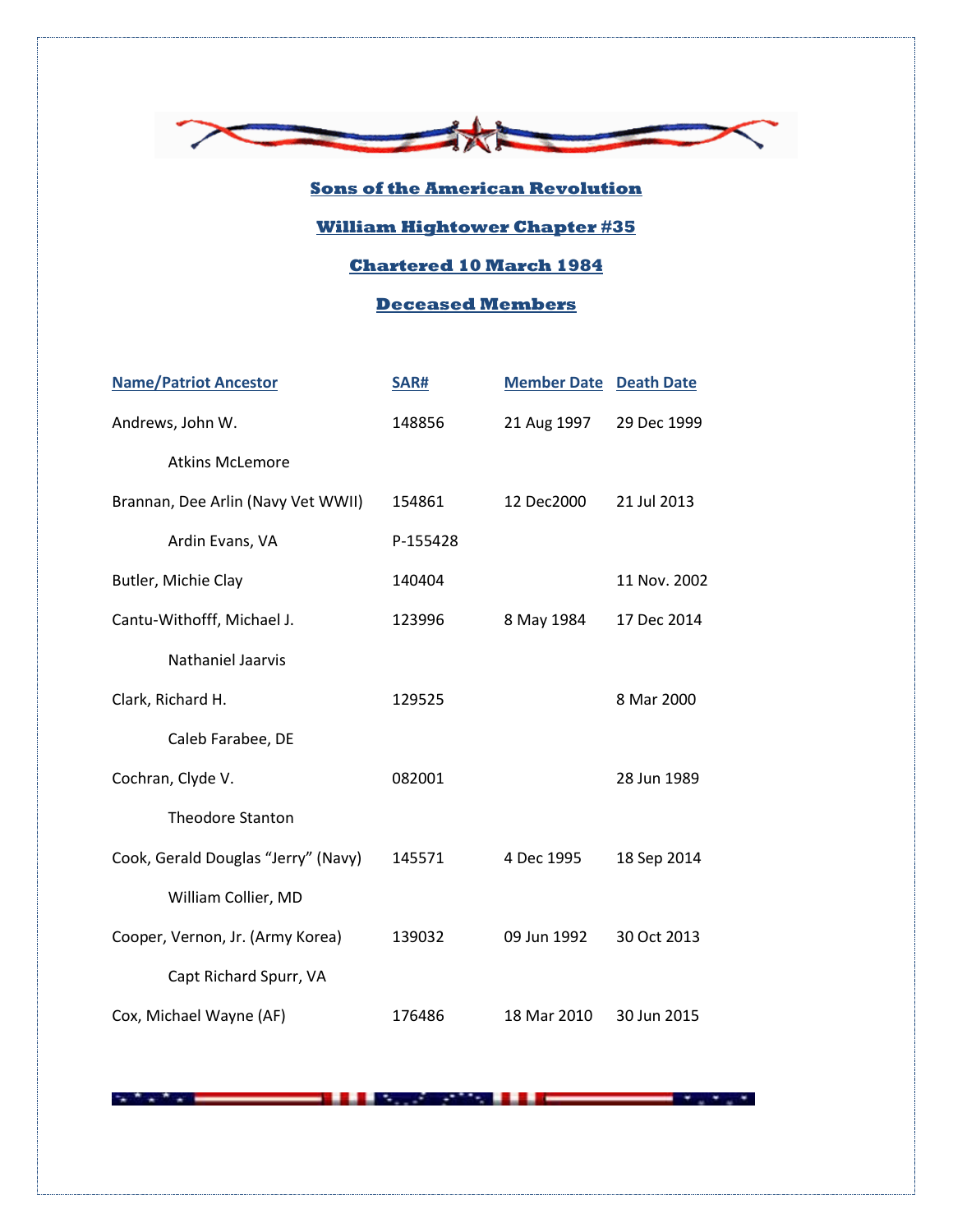

|           | <b>Name/Patriot Ancestor</b>       | SAR#     | <b>Member Date Death Date</b> |              |
|-----------|------------------------------------|----------|-------------------------------|--------------|
|           | Delashmutt, Everett N (AF)         | 125109   | 1 Aug 1985                    | 21 May 2019  |
|           | <b>Richard Teliaferro</b>          |          |                               |              |
|           | Edwards, Richard P. Jr.            | 134705   |                               | 30 Nov 2007  |
|           | Frost, Wilmer C. "Jack", Col.      | 125857   |                               | 5 Oct 1991   |
|           | <b>Thomas Hill</b>                 |          |                               |              |
|           | Garrett, Emzy Stuart Jr.           | 161242   | 16 Oct 2003                   | 13 Aug 2014  |
|           | Robert Leonard, VA                 | P-327871 |                               |              |
|           | Robert Wilson, VA                  | P-327871 |                               |              |
| Gore, Bud |                                    | 013818   |                               | 1995?        |
|           | Eleazar Gore, SC                   |          |                               |              |
|           | Green, Thomas M. (Army WWII/Korea) |          |                               | 13 Nov 2009  |
|           | Greenwell, Wade Thomas, Sr.        | 149518   | 19 Dec 1997                   | 27 Sept 2012 |
|           | <b>Bennett Greenwell</b>           | P-170272 |                               |              |
|           | Thomas Witten                      | P-323121 |                               |              |
|           | Guenzel, Henry O.                  | 128484   | 20 Aug 1981                   | 4 Sept 1997  |
|           | Martin True, VA                    | P-307388 |                               |              |
|           | Peter Acker                        |          |                               |              |
|           | Guenzel, John F.                   | 119072   | 1984?                         |              |
|           | Peter Acker                        |          |                               |              |
|           | Harper, John Lawrence (Army Korea) | 166943   | 21 Apr 2006                   | 9 Aug 2010   |
|           | Ebenezer Putnam, MA                | P-274502 |                               |              |

**AND AND ADDRESS CONTINUES. IN A 1990 WAS SERVED AND RELEASED FOR A 1990 WAS SERVED AND RELEASED FOR A 1990 WAS**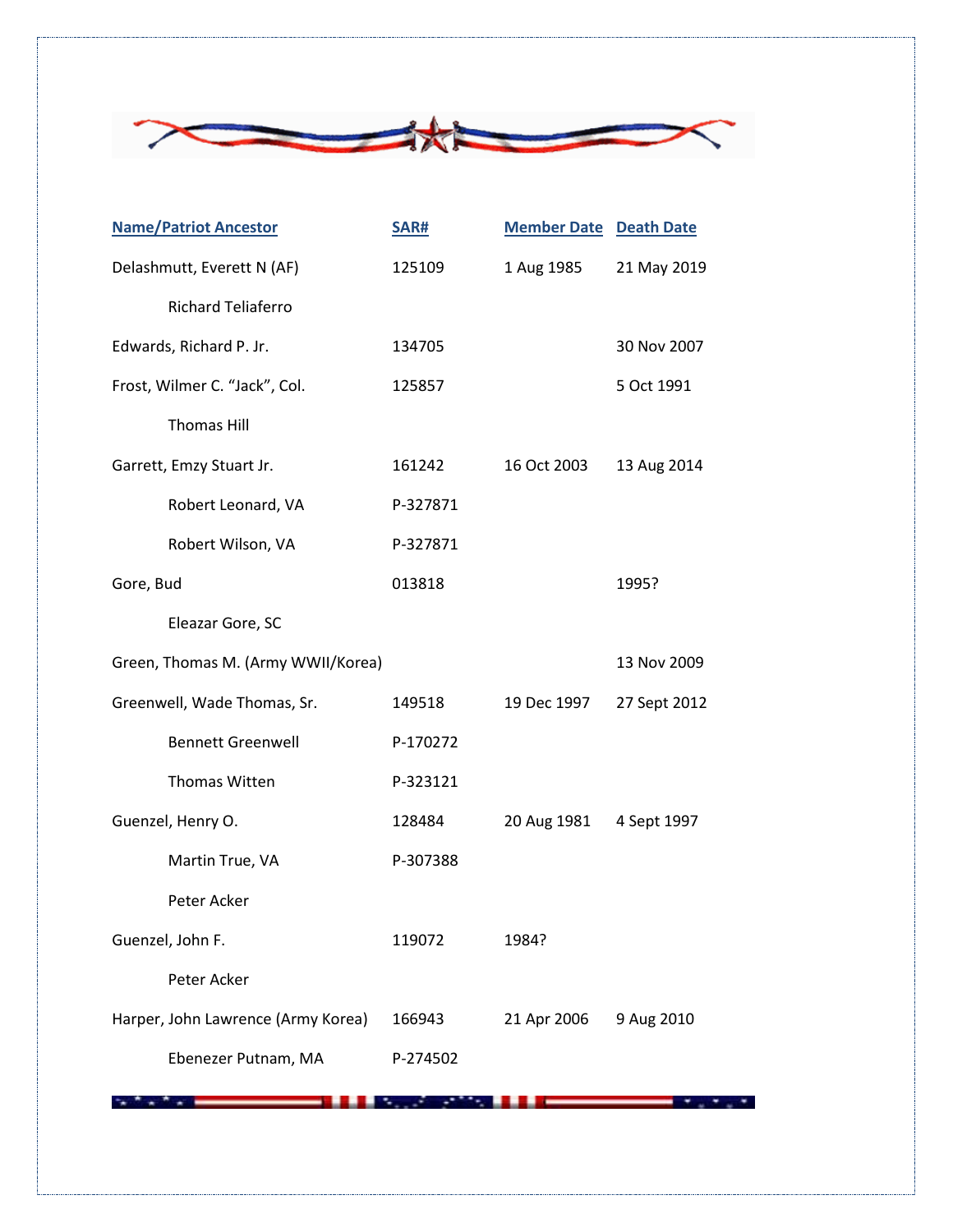

| <b>Name/Patriot Ancestor</b> | SAR#   | <b>Member Date Death Date</b> |              |
|------------------------------|--------|-------------------------------|--------------|
| Hightower, Billy E.          | 121070 |                               | 17 Feb 2002  |
| William Howle, SC            |        |                               |              |
| Ingrahm, Kenneth             |        |                               |              |
| Justiss, Wayne D.            | 141897 | 28 Jan 1994                   | 7 Aug 2007   |
| Capt. John Medearis, VA      |        |                               |              |
| Kearney, Milo Edward         | 010911 |                               | 16 Sept 1985 |
| Rev. Joseph Powell           |        |                               |              |
| Kearney, Neal                | 136831 |                               | 23 Jul 1995  |
| Gideon Granger, CT           |        |                               |              |
| Kuykendall, Andrew L.        | 123602 | 17 Jul 1998                   | 29 Jan 2003  |
| Kuykendall, Dan              | 127069 |                               | 9 Jan 1989   |
| Matthew Kuykendall           |        |                               |              |
| Kuykendall, Myles Rayburn    | 123444 | 1983?                         | 16 Sept 2009 |
| Matthew Kuykendall           |        |                               |              |



**AND AND ADDRESS CONTINUES. IN A 1990 WAS SERVED AND RELEASED FOR A 1990 WAS SERVED AND RELEASED FOR A 1990 WAS**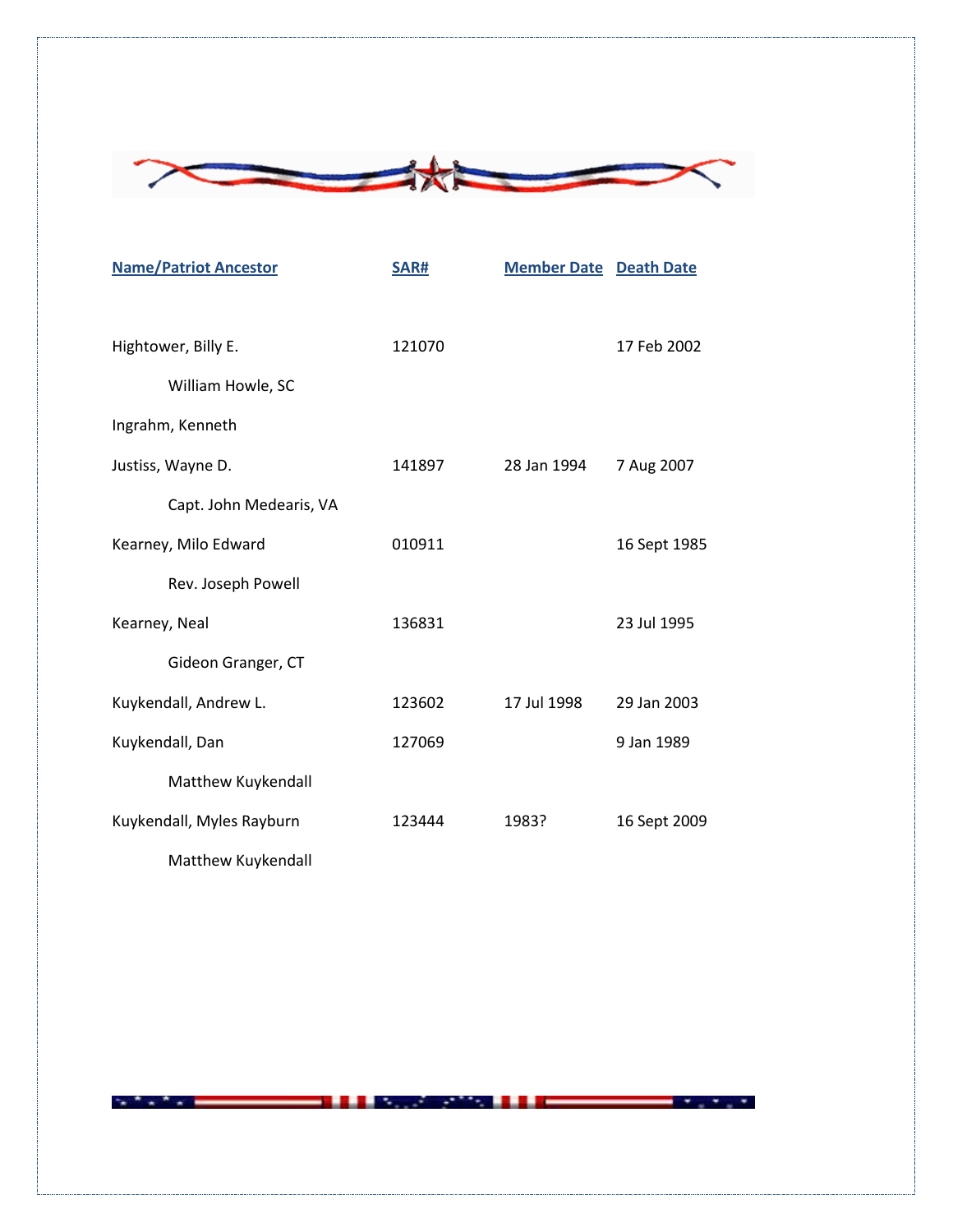

|                        | <b>Name/Patriot Ancestor</b> | <b>SAR#</b> | <b>Member Date Death Date</b> |             |
|------------------------|------------------------------|-------------|-------------------------------|-------------|
|                        |                              |             |                               |             |
| Lee, John C., Maj.     |                              | 113550      | 1977                          | 11 Jul 1999 |
|                        | William Cromartie, NC        |             |                               |             |
|                        | Maj. John Devane, NC         |             |                               |             |
|                        | Michael Coger, VA            |             |                               |             |
|                        | William Calk, VA             |             |                               |             |
|                        | John Treadwell, NC           |             |                               |             |
|                        | Daniel Vivian, VA            |             |                               |             |
|                        | Jesse Oldham, NC             |             |                               |             |
| Lucas, George H        |                              | 131612      |                               | 1995?       |
|                        | Dr James S. Coberly, NJ      |             |                               |             |
| MacNaul, Albert George |                              | 126705      |                               | 12 Nov 2000 |
|                        | William Swanzey, PA          |             |                               |             |
|                        | Ming, William L.             | 096596      | before 1984                   | 9 Sept 2011 |
|                        | Nathaniel Allen, VA          |             |                               |             |
|                        | Thomas Allen, VA             |             |                               |             |
|                        | John Pace, VA                |             |                               |             |
|                        | William Pace, VA             |             |                               |             |
| Moore, Emil Kirk       |                              | 132076      |                               | 24 Jan 1990 |
|                        | Enos Jones                   |             |                               |             |

 $z - z - z$ **Controller State State** 

٠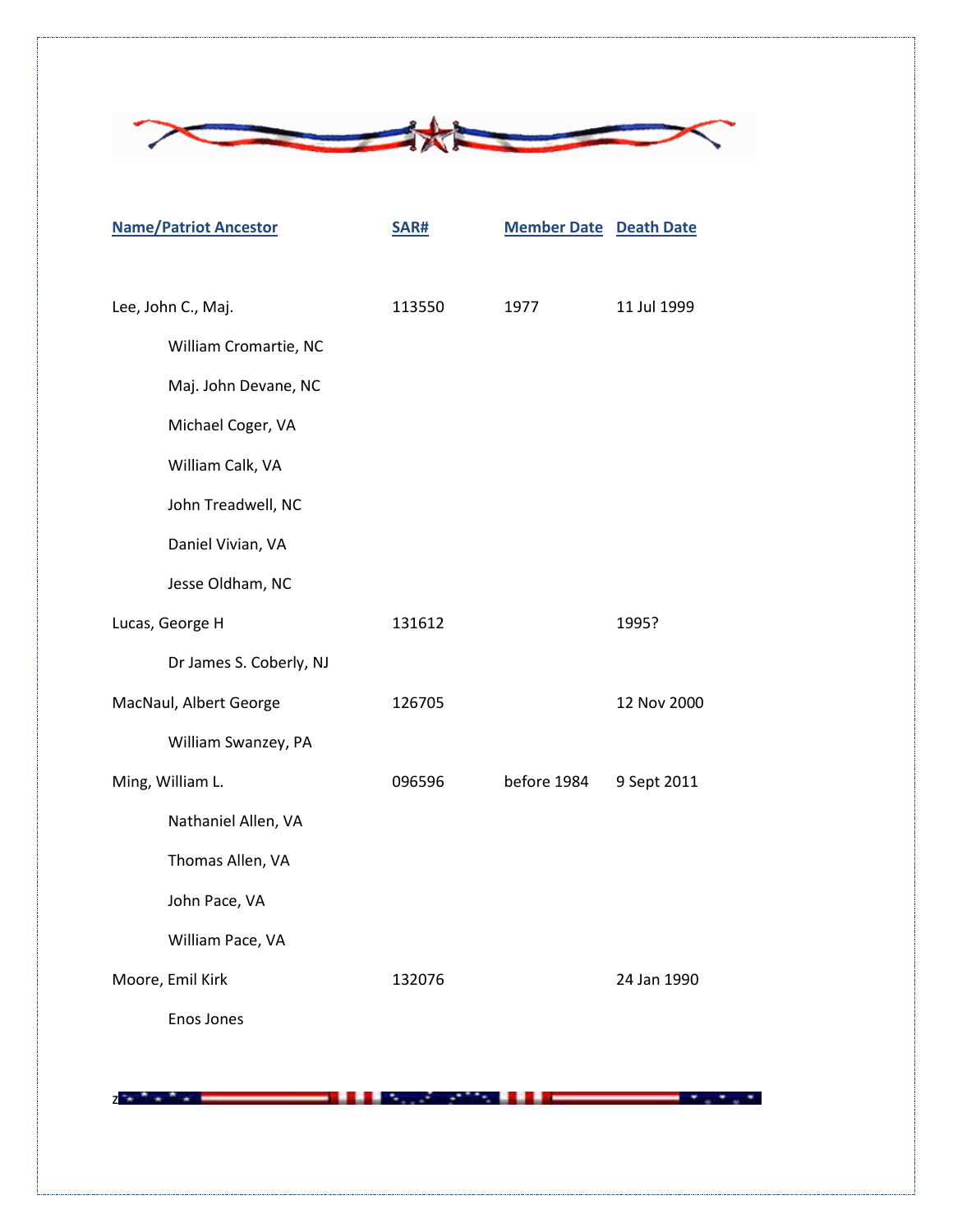

| <b>Name/Patriot Ancestor</b>            | SAR#     | <b>Member Date Death Date</b> |             |
|-----------------------------------------|----------|-------------------------------|-------------|
| Morgan, Robert Frederick, Dr.           | 139946   |                               | 8 Jan 1994  |
| David Ramsay, PA                        |          |                               |             |
| Motz, Charles, III (Marine WWII)        | 091149   | 1974?                         | 29 Dec 2009 |
| Lt. Thomas Boyd, MD                     |          |                               |             |
| Potts, Paul Franklin, Col.              | 125565   |                               | 21 Jul 1992 |
| Larkin Minor, VA                        | P-250256 |                               |             |
| Richards, George L. "Jack"              | 132255   | 1988?                         | 7 May 2003  |
| Saunders, Clifford Henry "Hank", II     | 184712   | 04 Sep 2012                   | 19 Aug 2014 |
| David Pressley                          | P-273502 |                               |             |
| Saunders, James Robert                  | 184713   | 04 Sep 2012                   | 18 Nov 2013 |
| David Pressley                          | P-273502 |                               |             |
| Segaloff, Louis (AF - WWII, Korea)      | 192527   | 1 Nov 2014                    | 8 May 2017  |
| Smith, Craig W.                         | 134515   | 5 Mar 1990                    | 17 May 2000 |
| Stonebreaker, Milan F., III (Army)      | 168326   | 29 Dec 2006                   | 21 Feb 2015 |
| John Dietrich Stonebreaker, PA P-329045 |          |                               |             |
| Stonebreaker, Milan F., Jr.(Army)       | 167361   | 29 Jun 2006                   | 5 Oct 2018  |
| John Dietrich Stonebreaker, PA P-329045 |          |                               |             |
| Tafolla, Joe (AF)                       | 194010   | 13 Mar 2015                   | 20 Jun 2018 |
| Phelipe Tafolla/Tafoya, SP              |          |                               |             |
| Tart, William "Bill"                    | 129283   | 31 Mar 1987                   | 11 Oct 2016 |

Thomas Tart, NC

where the comment of the control of the comment of the control of the control of the control of the control of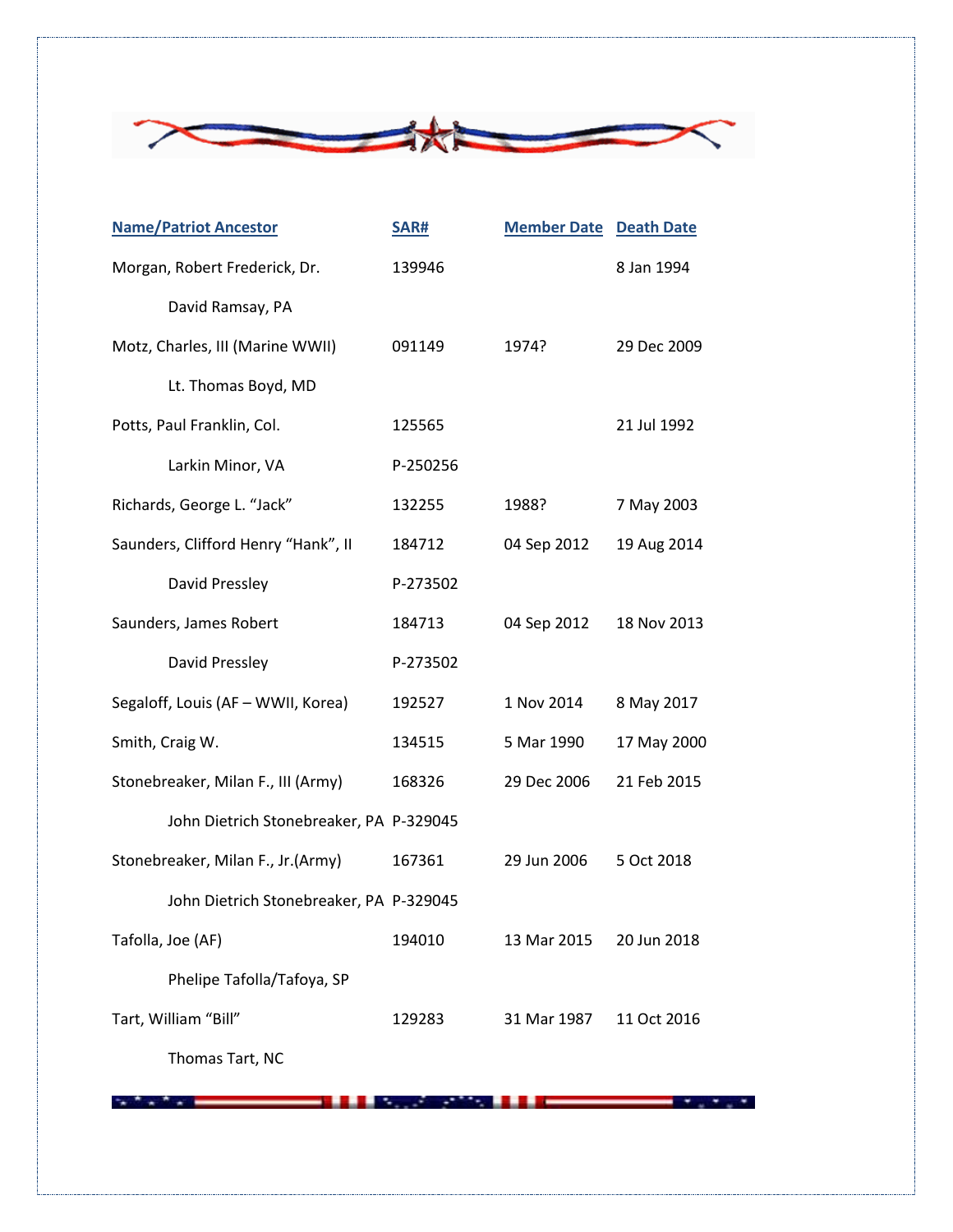

| <b>Name/Patriot Ancestor</b>        | SAR#   | <b>Member Date Death Date</b> |             |
|-------------------------------------|--------|-------------------------------|-------------|
|                                     |        |                               |             |
| Thorne, Leslie Duron, Jr.           | 129797 | 1 Aug 1987                    | 24 Oct 2009 |
| James McReynolds, VA                |        |                               |             |
| Whitley, Chester P. (USAF Korea)    | 130428 | 1987?                         | 10 May 2004 |
| Joel Appling, VA                    |        |                               |             |
| Whitley, Kenneth Ray (USAF Vietnam) | 128843 | 23 Jan 1987                   | 2 Jul 2018  |
| Joel Appling, VA                    |        |                               |             |
| Woodward, Stanley M., Dr.           | 060893 |                               | 24 Jul 2004 |

**AND AND ADDRESS CONTINUES. IN A 1990 WAS SERVED AND RELEASED FOR A 1990 WAS SERVED AND RELEASED FOR A 1990 WAS**